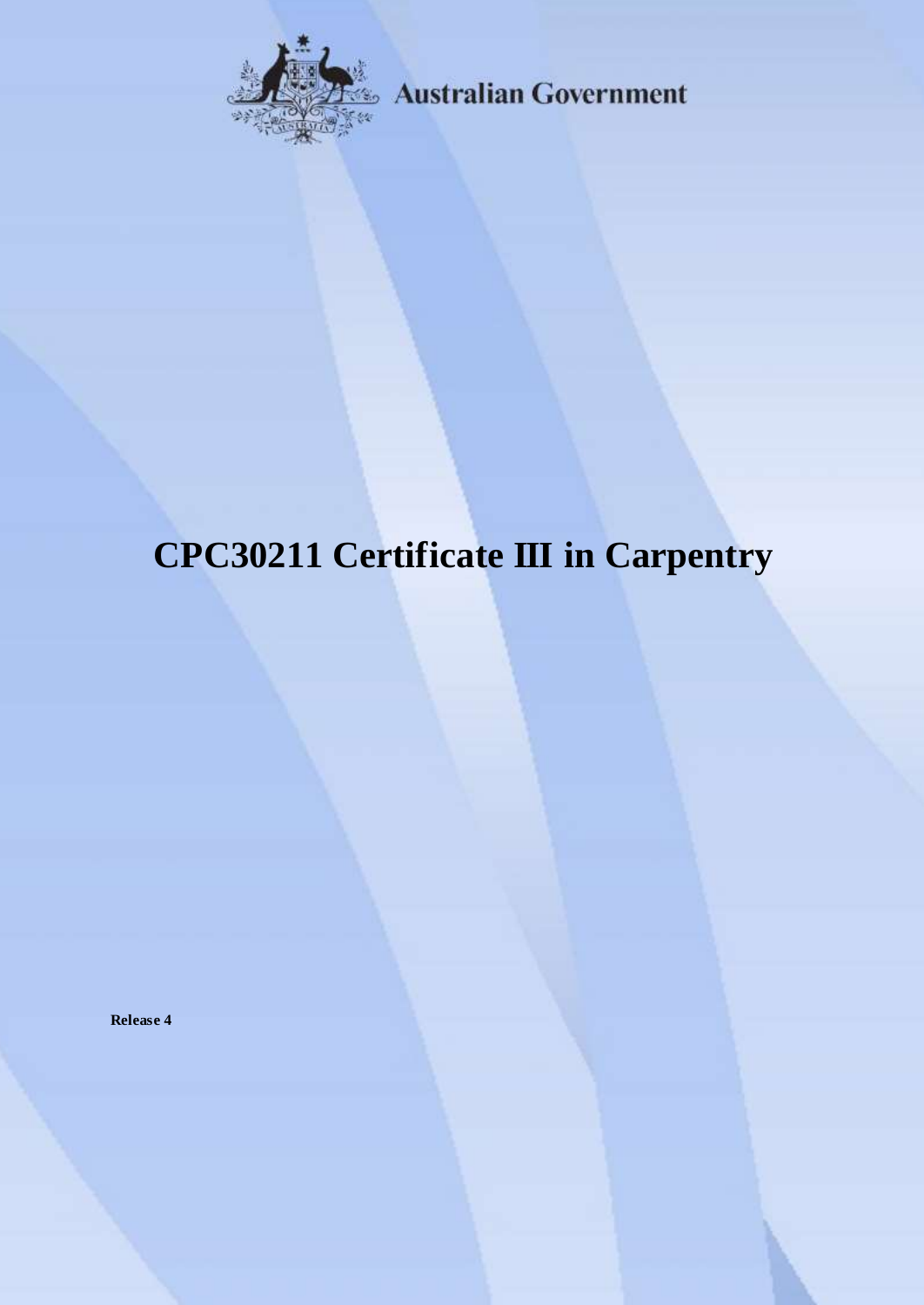# **CPC30211 Certificate III in Carpentry**

## **Modification History**

Version Comment

- 1 Revised qualification deemed equivalent to CPC30211
- 2 Core and elective units revised resulting in a number of unit identifier changes
- 3 Update superseded imported units from elective list with equivalent current unit for:
	- BSBSMB301A to BSBSMB301
	- BSBSMB406A to BSBSMB406
	- RIICCM210A to RIICCM210D
	- RIIOHS202A to RIIWHS202D
	- RIIWMG203A to RIIWMG203D

This version released with CPC08 Version 9.3.

4 This version released with CPC08 Construction and Property Services 9.9.

The following unit was deleted as directed by the IRC June 2021.

CPCCCA3021A Erect and dismantle slip form formwork.

## **Description**

This qualification provides a trade outcome in carpentry, covering work in residential and commercial applications.

Occupational titles may include:

- Carpenter
- Carpenter and joiner.

The qualification has core unit of competency requirements that cover common skills for the construction industry, as well as a specialist field of work.

The construction industry strongly affirms that training and assessment leading to recognition of skills must be undertaken in a real or very closely simulated workplace environment and this qualification requires all units of competency to be delivered in this context.

Completion of the general induction training program specified by the National Code of Practice for Induction Training for Construction Work (ASCC 2007) is required before entering a construction work site. Achievement of unit CPCCOHS1001A covers this requirement.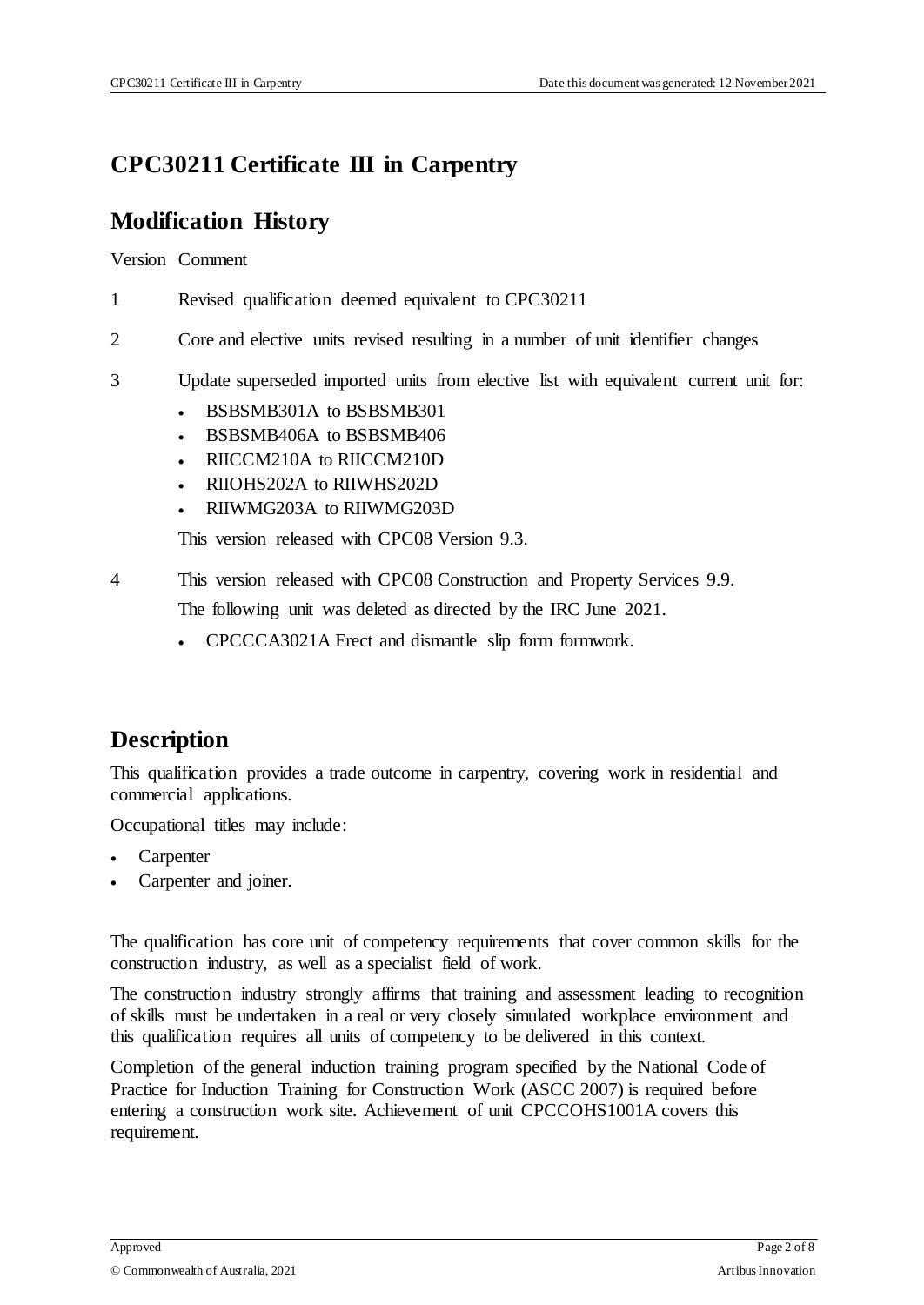## **Pathways Information**

Not applicable.

# **Licensing/Regulatory Information**

Not applicable.

## **Entry Requirements**

Not applicable.

| Employability skill  | Industry/enterprise requirements for this qualification include:                                                                                                                                                                                                                                                                                                                                                                                                                                                                                                                                                                                                                                                                                                                                                                                                                                                                                                                                                                                                                                                                                                       |
|----------------------|------------------------------------------------------------------------------------------------------------------------------------------------------------------------------------------------------------------------------------------------------------------------------------------------------------------------------------------------------------------------------------------------------------------------------------------------------------------------------------------------------------------------------------------------------------------------------------------------------------------------------------------------------------------------------------------------------------------------------------------------------------------------------------------------------------------------------------------------------------------------------------------------------------------------------------------------------------------------------------------------------------------------------------------------------------------------------------------------------------------------------------------------------------------------|
| <b>Communication</b> | Communicates with clients, colleagues and others using effective<br>$\bullet$<br>and appropriate communication techniques, including:<br>Clear and direct communication<br>Active listening<br>$\bullet$<br>Verbal and non-verbal language<br>Questioning to identify and confirm requirements<br>$\bullet$<br>Language and concepts appropriate to cultural differences<br>Follows instructions from supervisors and other relevant persons<br>Understands, interprets and applies information as required from:<br>Regulatory, legislative, licensing and organisational<br>requirements<br>Environmental and OHS requirements, including material<br>safety data sheets (MSDS)<br>Codes and standards<br>Plans and drawings<br>Specifications<br>Safety signs and symbols<br>Organisational policies and procedures<br>Understands relevant definitions, terminology, symbols,<br>abbreviations and language<br>Records relevant information using standard workplace<br>$\bullet$<br>documentation<br>Applies measurements and calculations using appropriate<br>$\bullet$<br>equipment, formulas and records as required<br>Reports and records hazards and risks |
| <b>Teamwork</b>      | Works as part of a team                                                                                                                                                                                                                                                                                                                                                                                                                                                                                                                                                                                                                                                                                                                                                                                                                                                                                                                                                                                                                                                                                                                                                |

# **Employability Skills Summary**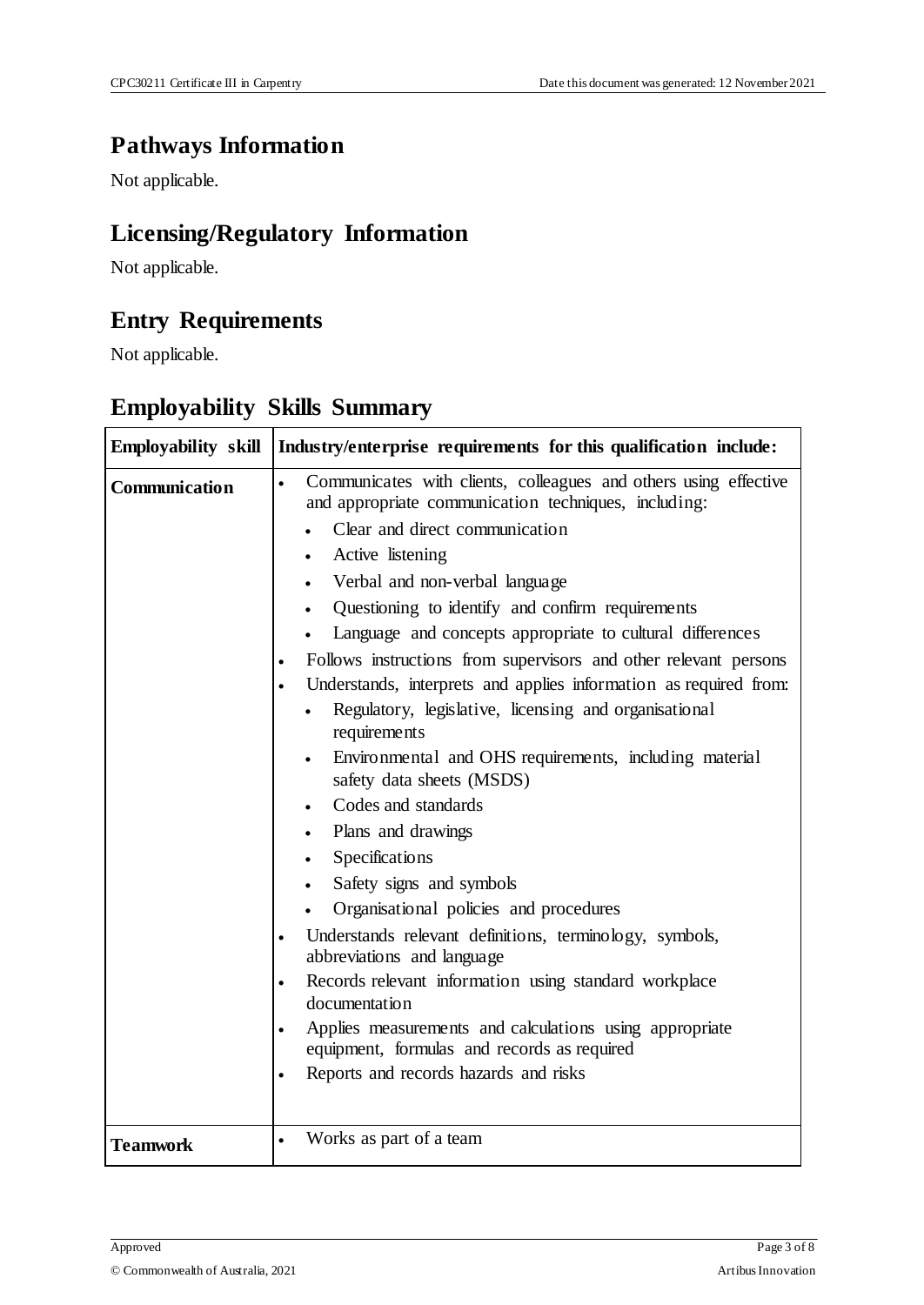| <b>Employability skill</b>          | Industry/enterprise requirements for this qualification include:                                                                                                                                                                                                                                                                                                                                                                               |
|-------------------------------------|------------------------------------------------------------------------------------------------------------------------------------------------------------------------------------------------------------------------------------------------------------------------------------------------------------------------------------------------------------------------------------------------------------------------------------------------|
|                                     | Provides assistance and encouragement to other team members<br>$\bullet$<br>Initiates and encourages improvements in team performance<br>$\bullet$<br>Identifies and utilises the strengths of other team members<br>$\bullet$<br>Relates to people from diverse social, cultural and ethnic<br>backgrounds and with varying physical and mental abilities<br>Coordinates and actions tasks<br>Participates in on-site meetings                |
| Problem solving                     | Examines tools and equipment prior to use for damage, missing<br>$\bullet$<br>components or other defects<br>Identifies typical faults and problems and takes necessary<br>$\bullet$<br>remedial action<br>Rectifies simple faults with tools and equipment<br>$\bullet$<br>Performs routine maintenance as required<br>$\bullet$<br>Checks materials and products for conformity to specifications<br>٠<br>Carries out data input adjustments |
| <b>Initiative and</b><br>enterprise | Identifies opportunities to improve resource efficiency and makes<br>$\bullet$<br>suggestions as appropriate<br>Responds to change and workplace challenges<br>$\bullet$<br>Puts ideas into action<br>$\bullet$<br>Maximises use of resources by recycling, re-using or using<br>appropriate disposal methods                                                                                                                                  |
| Planning and<br>organising          | Identifies hazards and implements appropriate hazard control<br>$\bullet$<br>measures<br>Selects and uses appropriate materials, tools and equipment<br>$\bullet$<br>Determines material quantity requirements<br>$\bullet$<br>Prioritises and sequences tasks<br>Applies time management skills to ensure work is completed to<br>time requirements                                                                                           |
| Self management                     | Evaluates own actions and makes judgements about performance<br>$\bullet$<br>and necessary improvements<br>Contributes to workplace responsibilities, such as current work<br>$\bullet$<br>site environmental/sustainability frameworks or management<br>systems<br>Manages own performance to meet workplace standards<br>$\bullet$<br>Seeks support to improve work performance<br>$\bullet$                                                 |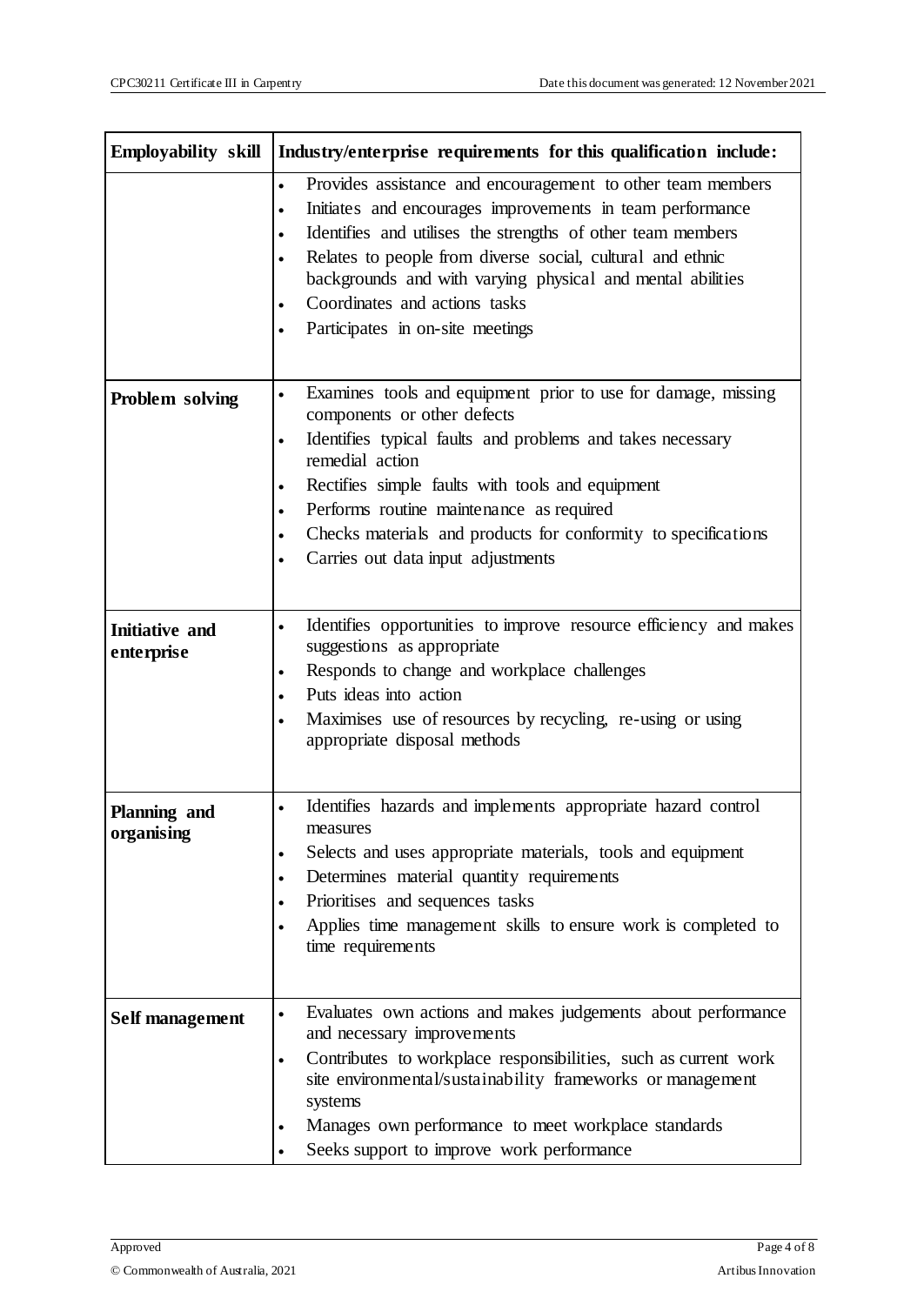| <b>Employability skill</b> | Industry/enterprise requirements for this qualification include:                                                                     |
|----------------------------|--------------------------------------------------------------------------------------------------------------------------------------|
|                            | Cleans up work area, including tools and equipment                                                                                   |
| Learning                   | Identifies own learning needs and seeks skill development as<br>required<br>Is open to learning new ideas and techniques             |
| <b>Technology</b>          | Uses calculators<br>Uses and operates a range of tools and equipment correctly and<br>safely including computer-controlled equipment |

### **Packaging Rules**

To achieve this qualification, the candidate must demonstrate competency in:

- 30 units of competency:
	- 22 core units
	- 8 elective units.

A maximum of two of the eight required elective units may be substituted by selecting relevant units of competency from any Certificate III or IV construction qualification or qualification in another endorsed Training Package.

Some units in this qualification may have prerequisite requirements, which must be met when packaging the qualification. Users are referred to the list of CPC08 units with prerequisite unit requirements available in this Training Package for this purpose.

#### **Core units**

| CPCCCA2002B | Use carpentry tools and equipment                         |
|-------------|-----------------------------------------------------------|
| CPCCCA2011A | Handle carpentry materials                                |
| CPCCCA3001A | Carry out general demolition of minor building structures |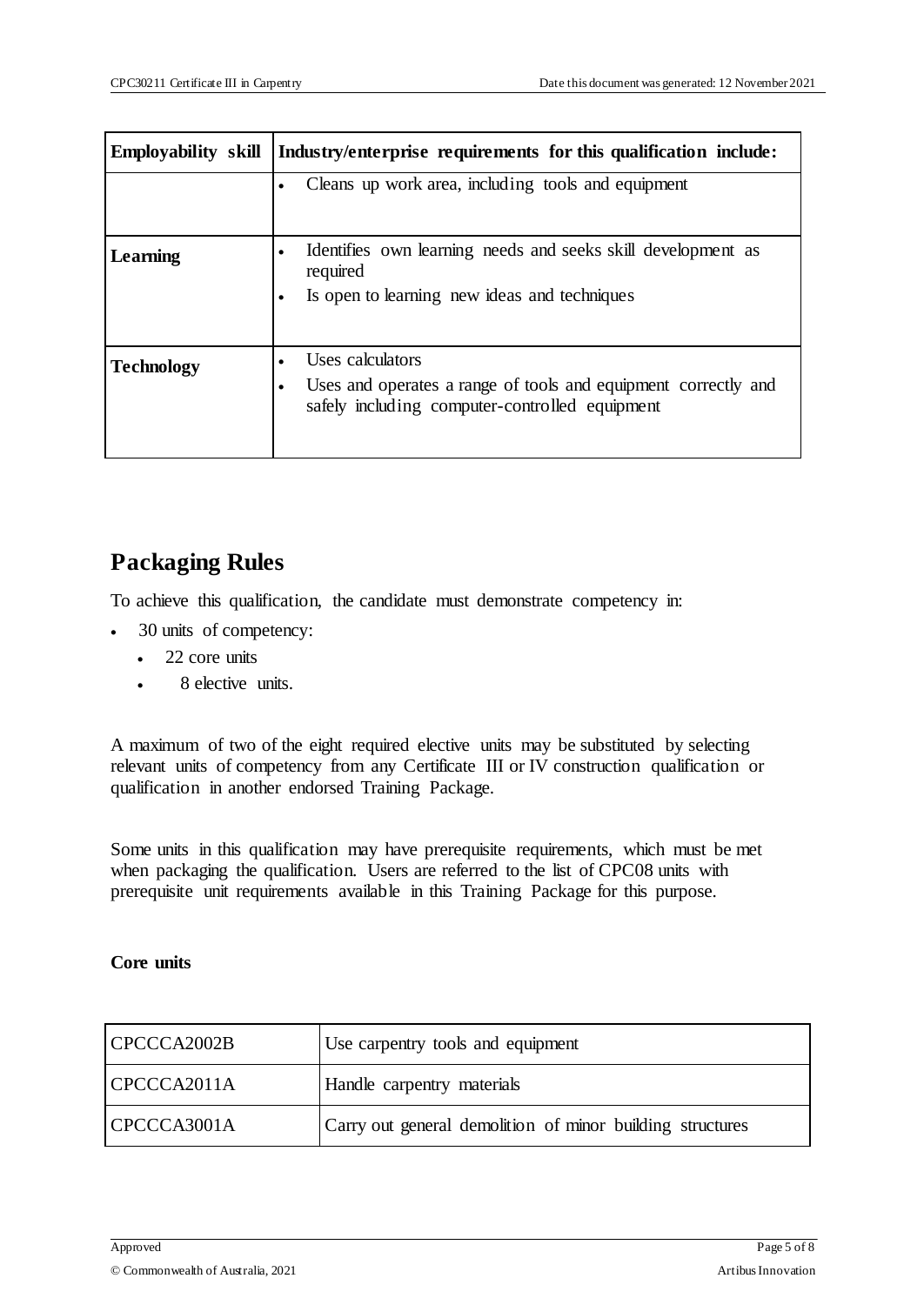| CPCCCA3002A  | Carry out setting out                                                           |
|--------------|---------------------------------------------------------------------------------|
| CPCCCA3023A  | Carry out levelling operations                                                  |
| CPCCCM1012A  | Work effectively and sustainably in the construction industry                   |
| CPCCCM1013A  | Plan and organise work                                                          |
| CPCCCM1014A  | Conduct workplace communication                                                 |
| CPCCCM1015A  | Carry out measurements and calculations                                         |
| CPCCCM2001A  | Read and interpret plans and specifications                                     |
| CPCCCM2002A  | Carry out excavation                                                            |
| CPCCCM2007B  | Use explosive power tools                                                       |
| CPCCCM2008B  | Erect and dismantle restricted height scaffolding                               |
| CPCCCM2010B  | Work safely at heights                                                          |
| CPCCCO2013A  | Carry out concreting to simple forms                                            |
| CPCCOHS2001A | Apply OHS requirements, policies and procedures in the<br>construction industry |

#### **Construction and erection of frames, trusses, eaves and roofs field of work**

| CPCCCA3003A | Install flooring systems |
|-------------|--------------------------|
| CPCCCA3004A | Construct wall frames    |
| CPCCCA3005B | Construct ceiling frames |
| CPCCCA3006B | Erect roof trusses       |
| CPCCCA3007C | Construct pitched roofs  |
| CPCCCA3008B | Construct eaves          |

#### **Elective units**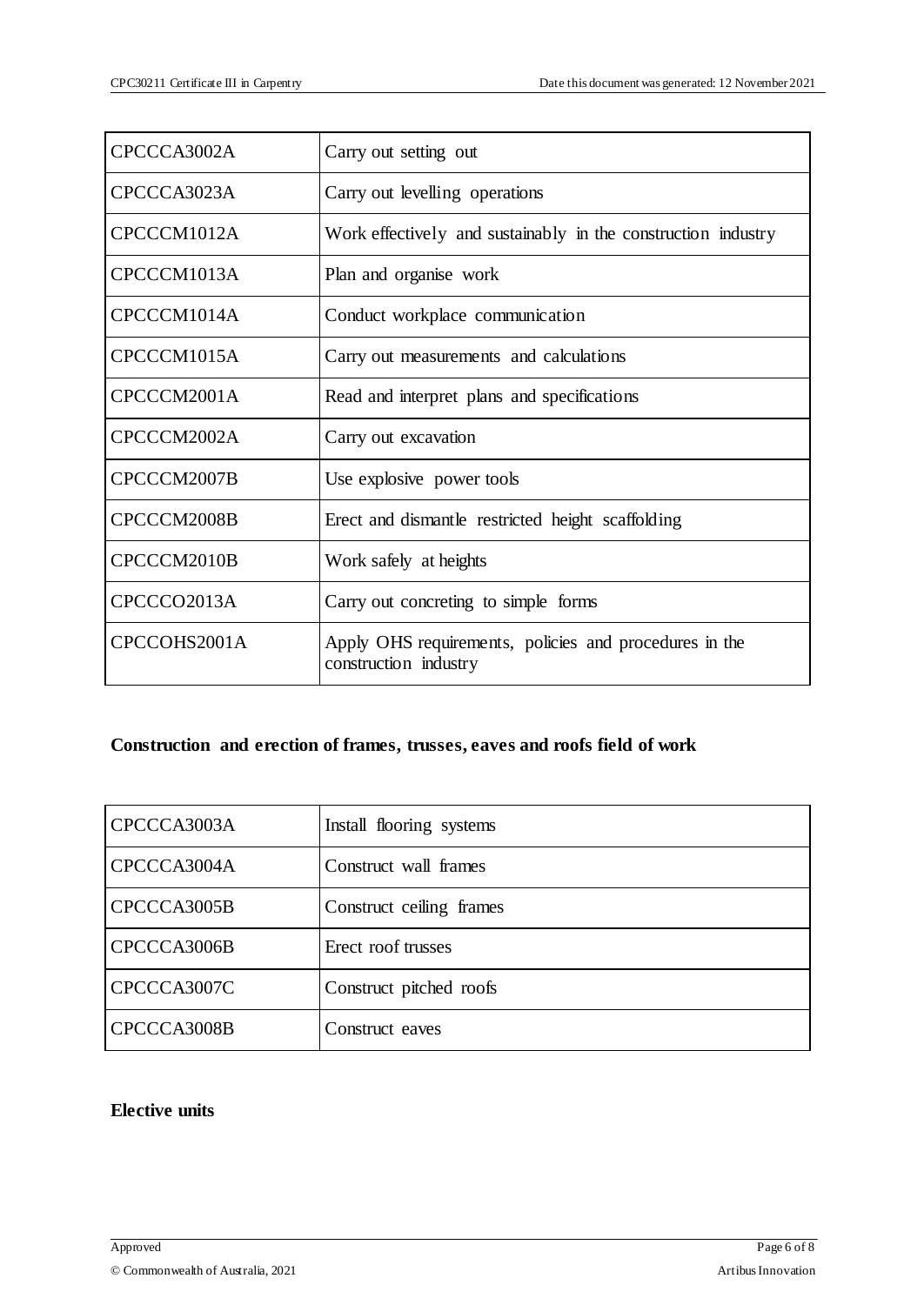#### **Installation field of work**

| CPCCCA3010A | Install and replace windows and doors  |
|-------------|----------------------------------------|
| CPCCCA3012A | Frame and fit wet area fixtures        |
| CPCCCA3013A | Install lining, panelling and moulding |
| CPCCCA3016A | Construct timber external stairs       |

#### **Formwork construction field of work**

| CPCCCA3018A | Construct, erect and dismantle formwork for stairs and ramps                 |
|-------------|------------------------------------------------------------------------------|
| CPCCCA3019A | Erect and dismantle formwork to suspended slabs, columns,<br>beams and walls |
| CPCCCA3020A | Erect and dismantle jump form formwork                                       |

#### **General electives**

| BSBSMB301   | Investigate micro business opportunities                      |
|-------------|---------------------------------------------------------------|
| BSBSMB406   | Manage small business finances                                |
| CPCCCA2003A | Erect and dismantle formwork for footings and slabs on ground |
| CPCCCA3009B | Construct advanced roofs                                      |
| CPCCCA3011A | Refurbish timber sashes to window frames                      |
| CPCCCA3014A | Construct bulkheads                                           |
| CPCCCA3015A | Assemble partitions                                           |
| CPCCCA3017B | Install exterior cladding                                     |
| CPCCCA3022A | Install curtain walling                                       |
| CPCCCM3001C | Operate elevated work platforms                               |